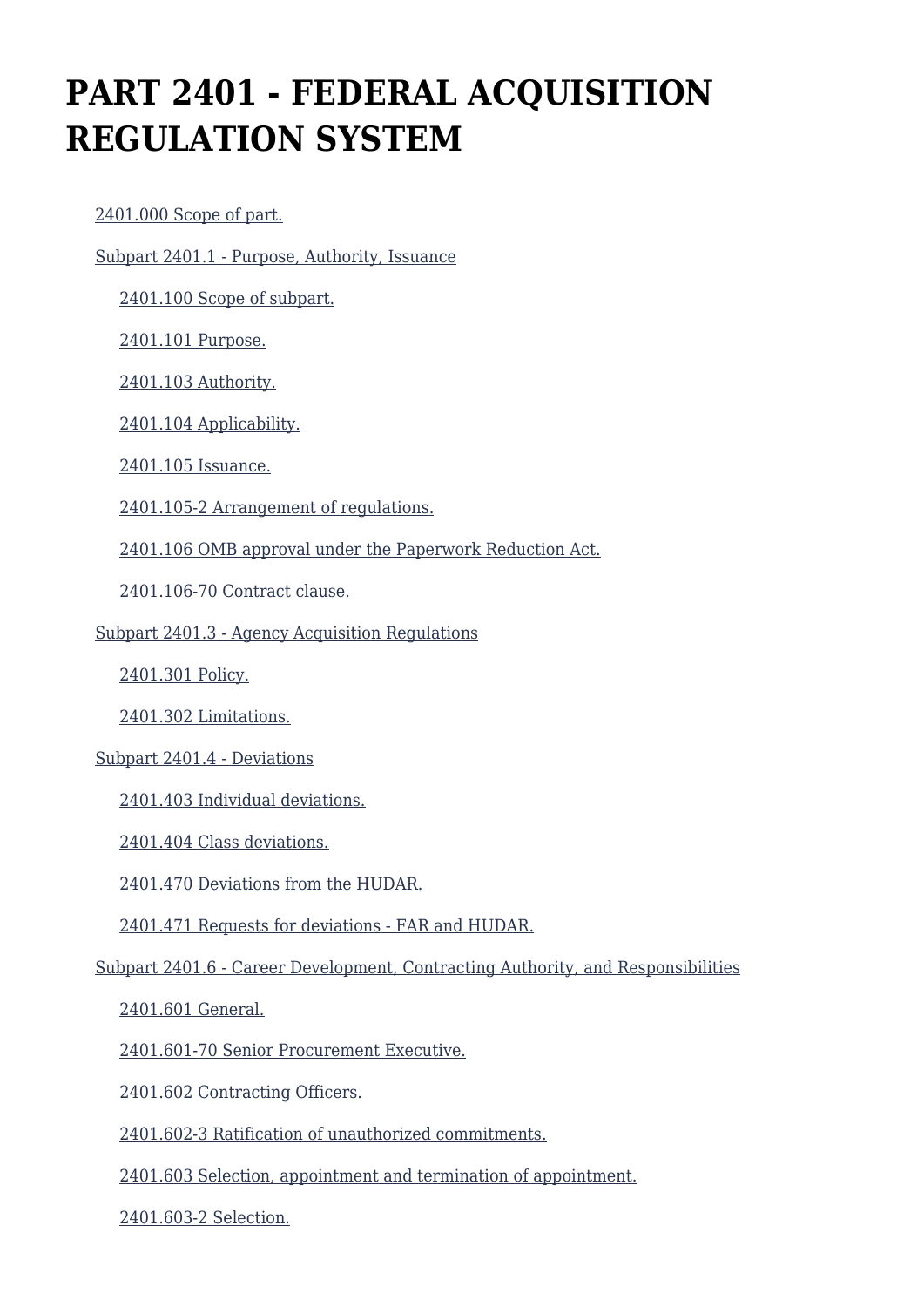## **2401.000 Scope of part.**

This part describes the method by which the Department of Housing and Urban Development (HUD) implements, supplements and deviates from the Federal Acquisition Regulation (FAR) through the establishment of the HUD Acquisition Regulation (HUDAR), which prescribes the Department's procurement policies and procedures under the FAR System.

### **Subpart 2401.1 - Purpose, Authority, Issuance**

### **2401.100 Scope of subpart.**

This subpart describes the HUDAR and states its relationship to the FAR System. This subpart also provides the explanation of the purpose and the authorities under which the HUDAR is issued.

### **2401.101 Purpose.**

The Department of Housing and Urban Development Acquisition Regulation is hereby established as chapter 24 of the Federal Acquisition Regulation System (48 CFR chapter 24). It is issued to provide uniform Departmental policies and procedures for the acquisition of supplies, personal property and non-personal services by the Department's contracting activities and to make these policies and procedures readily available to Departmental personnel and to the public.

### **2401.103 Authority.**

The HUDAR is prescribed under section 7(d) of the Department of HUD Act (42 U.S.C. 3535(d)), section 205(c) of the Federal Property and Administrative Services Act of 1949 (40 U.S.C. 486(c)), the general authorization in FAR 1.301, and the Secretary's delegations of procurement authority.

### **2401.104 Applicability.**

All acquisition of personal property and non-personal services (including construction) by HUD, except as may be otherwise authorized by law, must be accomplished in accordance with the HUDAR and the FAR.

#### **2401.105 Issuance.**

#### **2401.105-2 Arrangement of regulations.**

(a) *General.* Chapter 24 is divided into parts, subparts, sections, subsections, paragraphs and further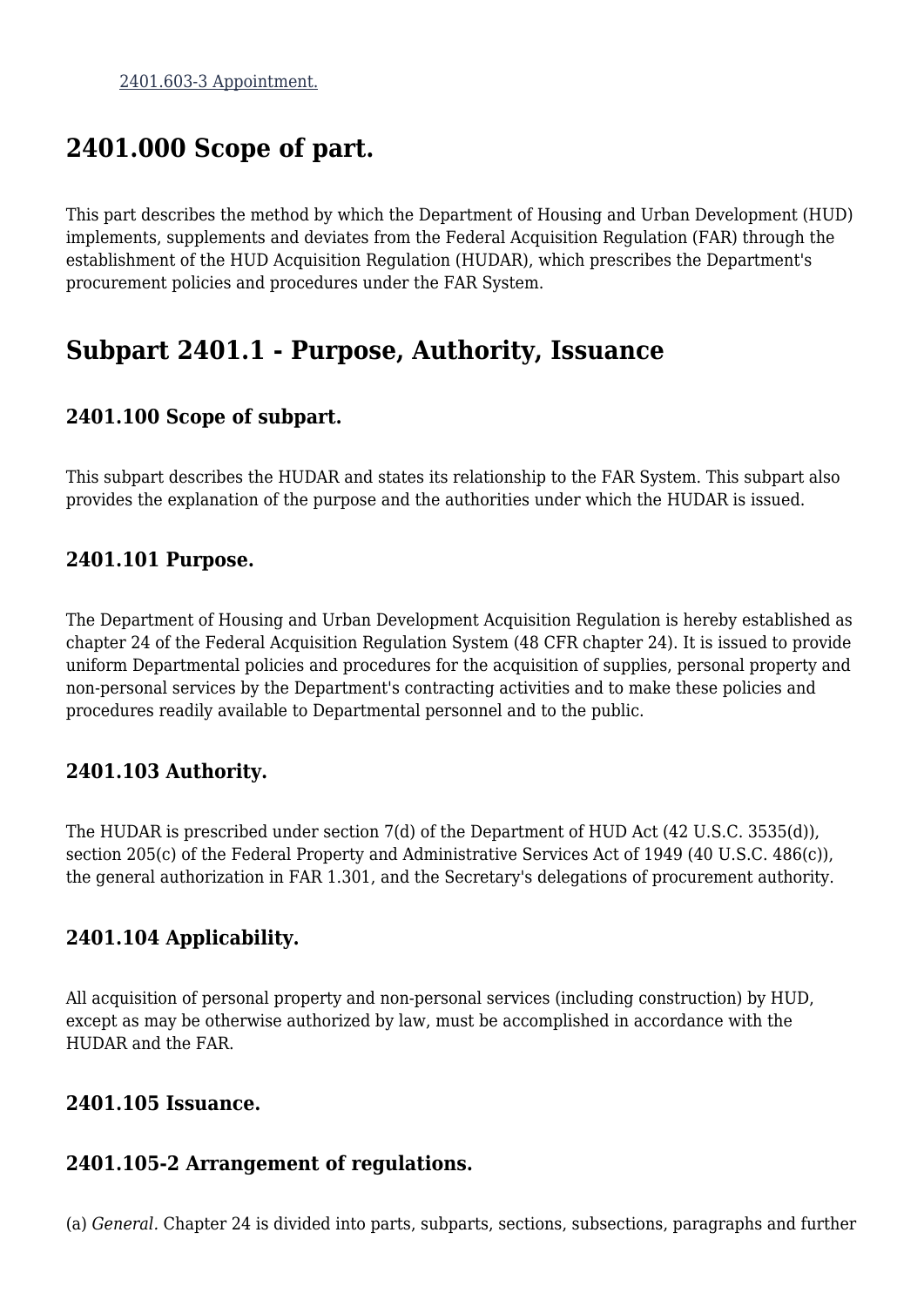subdivisions as necessary.

(b) *Numbering.* Generally, the numbering system and part, subpart, and section titles used in the HUDAR conform with those used in the FAR or as follows:

(1) When the HUDAR implements or deviates from a parallel part, subpart, section, subsection, or paragraph of the FAR, that implementation or deviation will be numbered and captioned where possible to correspond to the FAR part, subpart, section, subsection, or paragraph. For example, FAR subpart 1.4, Deviations, is implemented in HUD's acquisition regulations at subpart [2401.4,](https://origin-www.acquisition.gov/%5Brp:link:hudar-part-2401%5D#Subpart_2401_4_T48_6094823) Deviations. (The "24" in the number indicates what chapter of title 48 contains the HUDAR.)

(2) When HUD supplements material contained in the FAR, it is given a unique number containing the numerals "70" or higher. The rest of the number will parallel the FAR part, subpart, section, subsection, or paragraph it is supplementing. For example, FAR 14.407, Award, does not contain a provision for the steps to be taken when only one bid is received. The HUDAR provides this information. Since the subject matter supplements what is contained in FAR 14.407, the HUDAR section supplementing the FAR is numbered 2414.407-70.

(3) Where material in the FAR requires no implementation or deviation, there is no corresponding numbering in the HUDAR. Therefore, there may be gaps in the HUDAR sequence of numbers where the FAR, as written, is applicable to the HUDAR and requires no further implementation.

(c) *Citation.* The HUDAR will be cited in accordance with Federal Register standards approved for the FAR. Thus, this section when referred to in the HUDAR is cited as  $2401.105-2(c)$  $2401.105-2(c)$ . When this section is referred to formally in official documents, such as legal briefs, it should be cited as "48 CFR [2401.105-2](https://origin-www.acquisition.gov/%5Brp:link:hudar-part-2401%5D#Section_2401_105_2_T48_609482116)(c)." Any section of the HUDAR may be formally identified by the section number, e.g., "HUDAR [2401.105-2.](https://origin-www.acquisition.gov/%5Brp:link:hudar-part-2401%5D#Section_2401_105_2_T48_609482116)" In the HUDAR, any reference to the FAR will be indicated by "FAR" followed by the section number, for example FAR 37.108.

### **2401.106 OMB approval under the Paperwork Reduction Act.**

The Paperwork Reduction Act of 1980 (44 U.S.C. 3501-3520) requires that Federal agencies obtain approval from the Office of Management and Budget (OMB) before collecting information from 10 or more persons. HUD has received approval from OMB to collect information under the provisions of its Acquisition Regulation. The OMB Approval Number is 2535-0091.

### **2401.106-70 Contract clause.**

The contracting officer shall insert the clause at [2452.201-70,](https://origin-www.acquisition.gov/%5Brp:link:hudar-part-2452%5D#Section_2452_201_70_T48_6095537011) Coordination of Data Collection Activities, in solicitations and contracts where the Contractor is required to collect information from ten or more public respondents.

### **Subpart 2401.3 - Agency Acquisition Regulations**

### **2401.301 Policy.**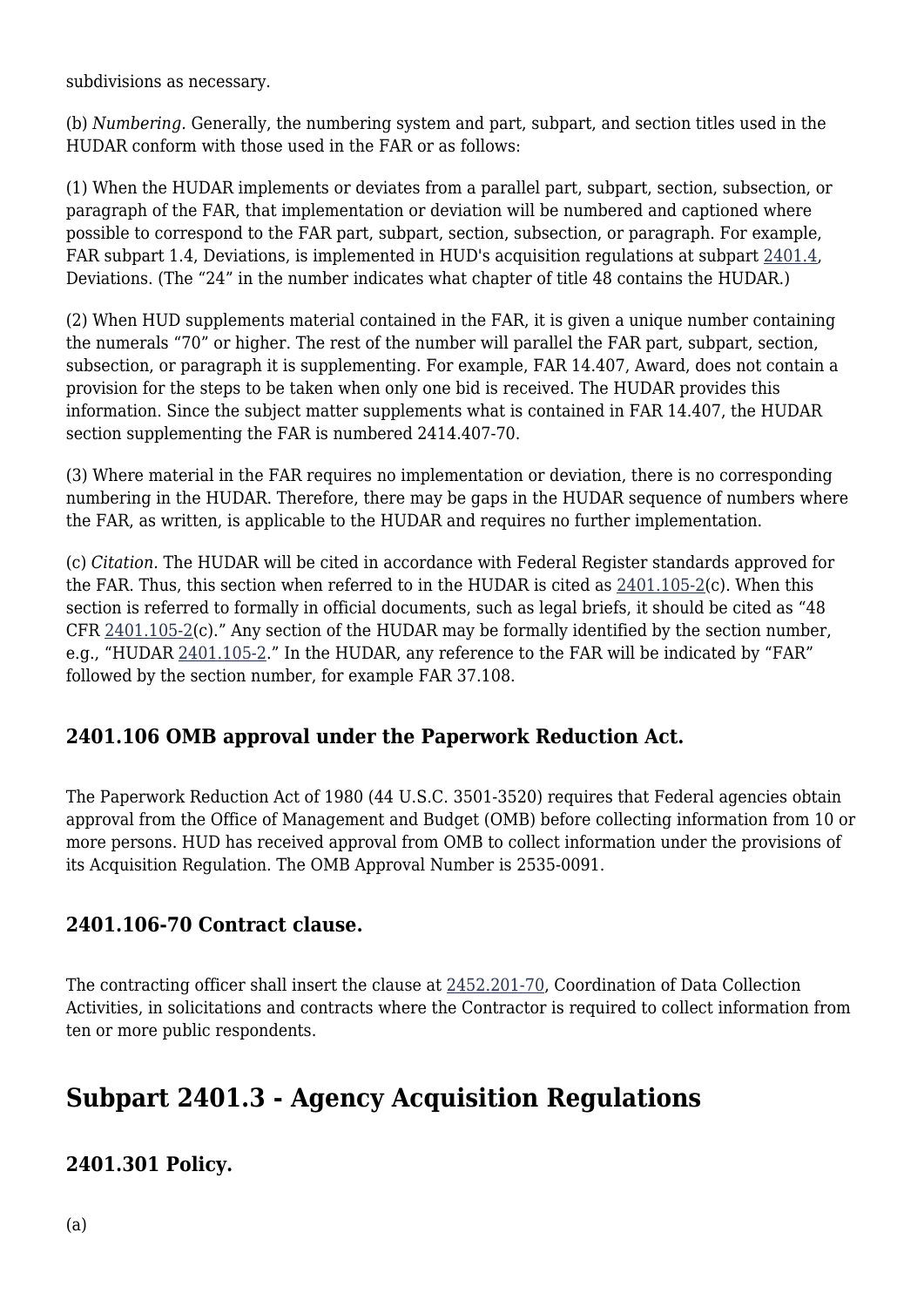(1) *Implementation.* The HUDAR implements and supplements the FAR. Implementation material is that which expands upon related FAR material. Supplementing material is that for which there is no counterpart in the FAR.

### **2401.302 Limitations.**

(c) *Exclusions.* Certain HUD policies and procedures which come within the scope of this chapter are not included in the HUDAR. Not included is a policy or procedure of an internal nature or which is expected to be effective for a period of less than six months.

### **Subpart 2401.4 - Deviations**

### **2401.403 Individual deviations.**

The Senior Procurement Executive is the agency head's designee for the purposes of FAR 1.403.

### **2401.404 Class deviations.**

(a) The Senior Procurement Executive is the agency head's designee for the purposes of FAR 1.404(a).

#### **2401.470 Deviations from the HUDAR.**

The Senior Procurement Executive is authorized to approve deviations from the HUDAR.

### **2401.471 Requests for deviations - FAR and HUDAR.**

(a) Requests for deviations from the FAR or HUDAR shall be submitted in writing to the Chief Procurement Officer.

(b) Each request for authorization of a deviation from the FAR or HUDAR shall:

- (1) Identify the deviation as individual or class;
- (2) Identify the FAR or the HUDAR requirement from which a deviation is sought;
- (3) Fully describe the deviation, its intended effect, and the circumstances in which it will be used;

(4) Explain why a deviation is required and include pertinent background and supporting information;

(5) State whether the deviation has been requested previously and if so, the circumstances and result of the previous request; and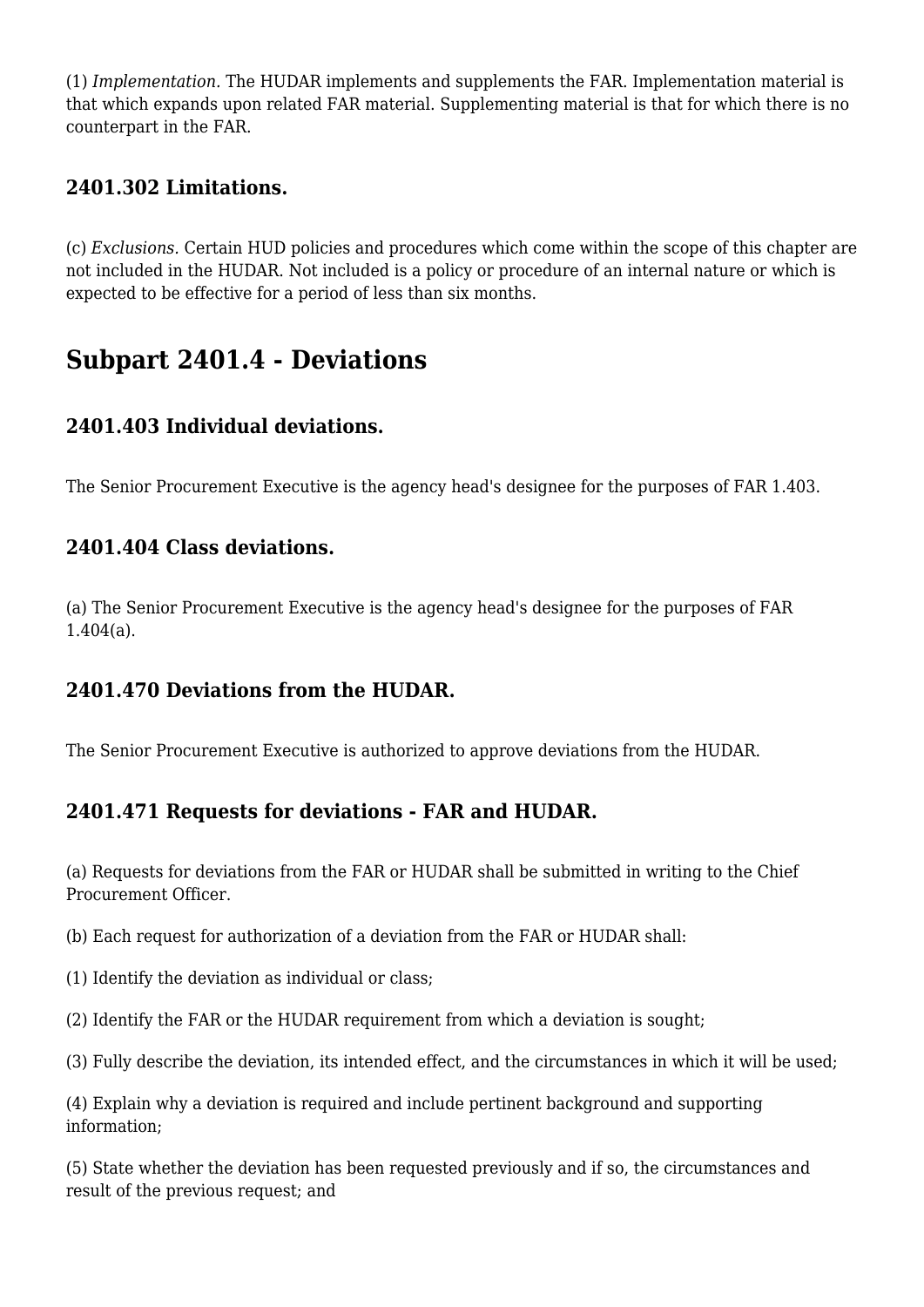(6) Identify the contractor(s) and the contract(s) (including dollar values) that would be affected.

(c) At his or her discretion, the Chief Procurement Officer will consider requests for deviations on an expedited basis and, in urgent situations, may authorize deviations via telephone or electronic mail. Such authorizations will be confirmed in writing.

(d) The contracting officer shall include a copy of each authorized deviation in the contract file(s) to which it pertains.

# **Subpart 2401.6 - Career Development, Contracting Authority, and Responsibilities**

### **2401.601 General.**

### **2401.601-70 Senior Procurement Executive.**

Unless otherwise designated by the Secretary through a delegation of authority, the Chief Procurement Officer is the Department's Senior Procurement Executive and is responsible for all departmental procurement policy, regulations, and procedures, and oversight of all HUD procurement operations. The Senior Procurement Executive is also responsible for the development of HUD's procurement system standards, evaluation of the system in accordance with approved criteria, enhancement of career management of the procurement workforce, and certification to the Secretary that the Department's procurement system meets approved criteria.

### **2401.602 Contracting Officers.**

### **2401.602-3 Ratification of unauthorized commitments.**

#### (b)

(1) Requests for ratification of unauthorized commitments shall be submitted in writing through the contracting officer to the ratification approval officials identified in paragraph (b)(3) of this section. The Assistant Secretary or equivalent official for the office that created the unauthorized commitment shall sign the request for ratification.

(3) In accordance with FAR 1.602-3(b)(3), the Senior Procurement Executive may delegate the authority to approve ratifications of individual unauthorized commitments down to, but not below, the level of an Assistant Chief Procurement Officer.

(c)(5) Concurrence by legal counsel in the Contracting Officer's recommendation for payment of an unauthorized commitment (see FAR 1.602-3(c)(5)) shall not be required when the value of the payment is equal to, or less than, the simplified acquisition threshold.